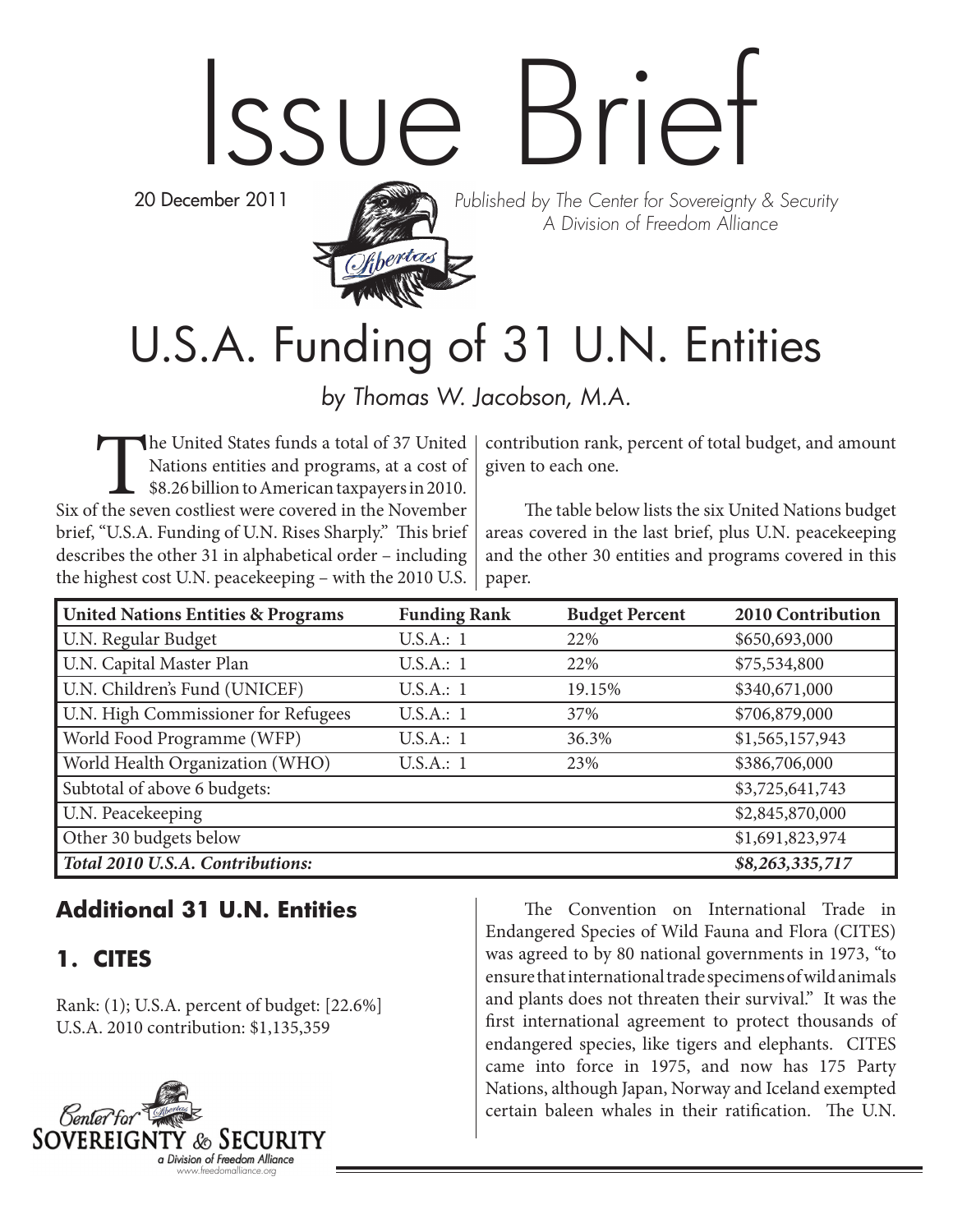Environmental Program (UNEP) administrates CITES, and the Secretariat is located in Geneva, Switzerland. Each country is responsible to formulate domestic policies to comply with CITES, but many Party Nations have not done so.

The United States ratified CITES in 1974, and made it applicable to the dependent territories of Guam, Northern Mariana Islands, Puerto Rico, American Samoa, and the Virgin Islands. The U.S. Fish and Wildlife Service is the management authority for the U.S.A. to ensure compliance with CITES.

#### **2. FAO**

(1); [25.1%]; \$161,296,000

In 1943, representatives of 44 governments met in the United States, and committed themselves to what became in 1945, the Food & Agriculture Organization (FAO), one of the first U.N. special agencies. Unlike the World Food Programme, the FAO's primary purposes are to develop and share knowledge and technical expertise to achieve global "food security," that is, a stable and sufficient source of good quality food for all peoples. In its quest, FAO also focuses on agriculture, economic and social development, fisheries, forestry, natural resources, and environment, with operations in 130 countries. Its headquarters is in Rome, Italy, and there are currently 191 Member Nations plus the European Union. Consistent with United Nations policies, the FAO devaluates the inherent responsibility of men to work and provide for their families, and is now encouraging women to become full-time farmers, asserting that women are the "key to food security."

#### **3. IAEA**

#### (1); [25.56%]; \$185,460,000

The International Atomic Energy Agency (IAEA) was created in 1957 to promote "safe, secure and peaceful nuclear technologies" through intergovernmental cooperation. The IAEA, in accordance with nonproliferation treaties, "develops nuclear safety standards," and then verifies compliance through inspections. The headquarters are in Vienna, Austria. The authority, competency, and effectiveness of this U.N. agency have come into serious question during the debacle with Saddam Hussein and whether Iraq possessed weapons of mass destruction, and Iran's continued build-up of weapons grade nuclear capacities.

# **4. ICAO**

#### (1); [25%]; \$22,782,000

The International Civil Aviation Organization (ICAO) was formed in 1944, after the United States organized a conference in Chicago, and 52 nations drafted and signed the Convention on International Civil Aviation. ICAO promotes "the safe and orderly development of international civil aviation throughout the world." It later became a U.N. agency, and now has 191 Member Nations. As Americans are the world's number one travelers, the United States has held a key leadership role in developing this and other multilateral agreements related to international air travel and services.

# **5. ICTR**

#### (1); [27%]; \$33,607,000

The United Nations Security Council created the International Criminal Tribunal for Rwanda (ICTR) soon after the 1994 mass genocide of about 1 million in Rwanda. The 24-judge (only 9 from Africa) Tribunal, with 693 staff, is based in Arusha, Tanzania. In 15 years, the Tribunal has completed 69 cases, of which 17 are on appeal, and 10 were acquitted. The cases of 6 more are in progress or awaiting trial, and 9 accused have not been captured.

Far more significant and effective has been the truth, forgiveness, and reconciliation movement in Rwanda, led by Bishop John Rucyahana, whose niece

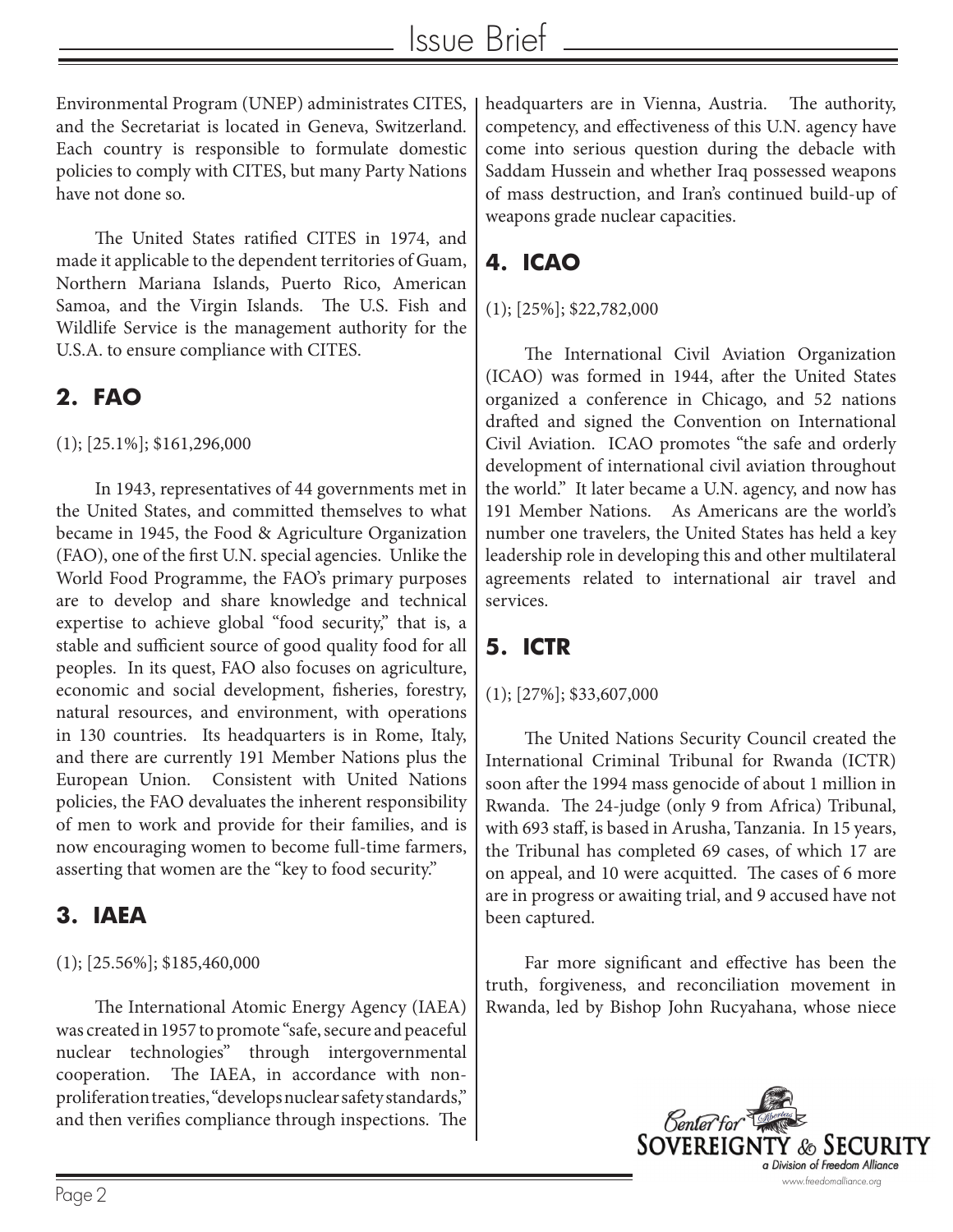was brutally raped and murdered. He is chairman of Prison Fellowship Rwanda, overseeing the restorative justice program through which over 30,000 prisoners have been released. They voluntarily return to their communities and face a townhall style hearing, where their accusers can confront them. Then they can request forgiveness and be restored, even though it takes time to heal deep emotional wounds and rebuild trust.

#### **6. IFAD**

#### (1); [7.87%]; \$30,000,000

The International Fund for Agricultural Development (IFAD) was created in 1977, as a direct result of the 1974 World Food Conference. Its Strategic Framework for 2011-2015 is "Enabling poor rural people to improve their food security and nutrition, raise their incomes and strengthen their resilience". IFAD is headquartered in Rome, Italy (as is WFP and FAO), has 167 Member Nations, and a staff of 496 from 65 nations. It is unclear why this organization was and remains necessary in addition to the WFP and FAO, and why its purposes were not incorporated into them.

# **7. ILO**

#### (1); [22.55%]; \$132,486,000

The International Labor Organization (ILO) was "created in 1919, as part of the Treaty of Versailles that ended World War I." The chairman of the Commission that formed it was Samuel Gompers, then "head of the American Federation of Labour (IFL)". Of course it is pro-union. Its purpose was to establish social justice by creating regulations and international standards to protect workers, including children, youth, and women. Its headquarters is in Geneva, Switzerland, and there are 183 Member Nations. At this point in history, the necessity of such an international organization is questionable.



# **8. IMO**

#### (11); [3.14%]; \$1,261,000

The International Maritime Organization (IMO), formerly named the Inter-Governmental Maritime Consultative Organization, was established in 1958. The headquarters is in London, United Kingdom, and there are 170 Member Nations. Through the IMO, governments negotiate and develop international navigation standards and regulations. The United States has always negotiated navigational rights directly with governments, but since its creation, also works through the IMO. As stated in the September brief, these two means of protecting navigational rights, and numerous treaties, negate the necessity of the U.N. Law of the Sea Treaty.

# **9. IOM**

#### (1); [3.24%]; \$419,498,610

The International Organization for Migration (IOM) was formed in 1951 as an inter-governmental organization, working with governments and nongovernment organizations on migration matters. IOM seeks to ensure "the orderly and humane management of migration" through international cooperation, law and policy guidance, and protection of rights of migrants. It has 146 Member Nations, and its headquarters is in Geneva, with over 7,300 staff. In 1998, it had 1,100 staff and its budget was 83% less. International migration has not increased that substantially in 13 years. It appears that part of the "orderly migration" for 6,200 people was to become IOM employees.

#### **10. ITU**

#### (1 tied); [8.68%]; \$9,361,000

The International Telecommunications Union (ITU) was "founded in Paris in 1865 as the International Telegraph Union," and became a U.N. agency in 1947. It is one of the most useful organizations, providing "international management of the radiofrequency spectrum and satellite orbits", and setting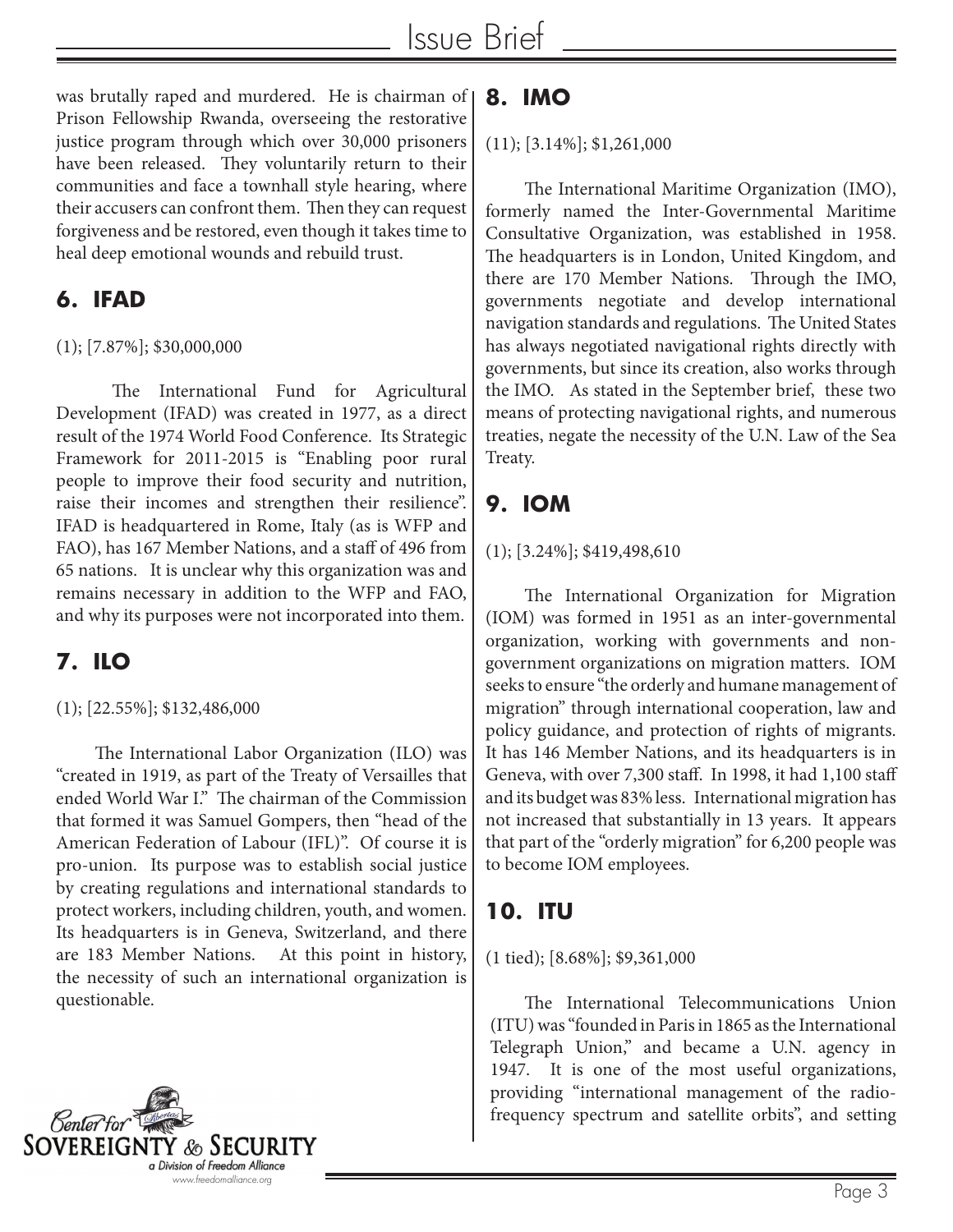standards that enable global communications. The ITU is headquartered in Geneva, Switzerland, and has a "membership of 193 countries and over 700 privatesector entities". The U.S. has the most private-sector members, including: AT&T, Boeing, CBS, CenturyLink, DirecTV, ITT, Microsoft, and Motorola.

### **11. ICTY**

#### [20.97%]; \$42,202,000

The International Tribunal for the Former Yugoslavia (ICTY) was established in 1993 to try Serbs, Bosnians, Croats, and Kosovo Albanians accused of war crimes, genocide, and "crimes against humanity," in Croatia and Bosnia and Herzegovina. The Tribunal has 12 judges; an Office of the Prosecutor who investigated atrocities; and a jail; all located at The Hague, in The Netherlands. It has indicted 161 persons, including sentencing 64, acquitting 13, and referring 13 to national jurisdiction courts. The most famous was Slobodan Milošević, whose trial stopped when he was found dead in his cell. After 18 years, there are still 18 cases in the trial process, and 17 cases before the Appeals Chamber.

# **12. IUCN**

#### [2.8%]; \$446,000

The International Union for Cultivation of Nature & Natural Resources (IUCN) is an environmental organization that "works on biodiversity, climate change, energy … and greening the world economy." It was formed in 1948, and is headquartered in Gland, Switzerland. The United States is one of 89 Member Nations. But there are also over 1,000 national and international non-governmental organization members, including 78 from the U.S. (e.g., Conservation International, the National Audubon Society, National Wildlife Federation, The National Conservatory, The Pew Charitable Trusts, World Wildlife Fund-US, World Environment Center, zoos, parks, societies, and law organizations).

#### **13. Montreal Protocol**

(1); [17%]; \$28,927,541

The Multilateral Fund for Implementation of the Montreal Protocol was formed to fund and implement the 1987 Montreal Protocol on Substances that Deplete the Ozone Layer, which followed the 1985 Vienna Convention for the Protection of the Ozone Layer. The obvious purpose of the Convention and Protocol is to protect the ozone layer from further depletion. They are "the first treaties in the history of the United Nations to achieve universal ratification," but not all nations have agreed to the four sets of amendments, added between 1990 and 1999. The "Ozone Secretariat" within the U.N. Environment Programme (UNEP), based in Nairobi, Kenya, administrates the Montreal Protocol Fund. The U.S. Environmental Protection Agency represents the U.S. on ozone matters.

# **14. PAHO**

#### (1); [59.45%]; \$59,811,000

The Pan American Health Organization (PAHO) was founded in 1902, in Washington, D.C., to "improve health and living standards" within the Americas. It is comprised of all 35 nations in North, Central, and South America, and the Caribbean. France, The Netherlands, and the United Kingdom are "Participating" nations because they have territories in the region. Puerto Rico is an "Associate Member" because the United States is a Member Nation. PAHO developed a close partnership with the World Health Organization after its formation. Tragically, PAHO is collaborating with WHO to promote "sexual rights as human rights" – not confined within marriage, nor limited by age or gender – and the classification of self-identified LGBT individuals as "minorities." Both agendas are destructive of the moral foundations necessary to preserve freedom, the rule of law, and lawful government.

#### **15. CTBTO**

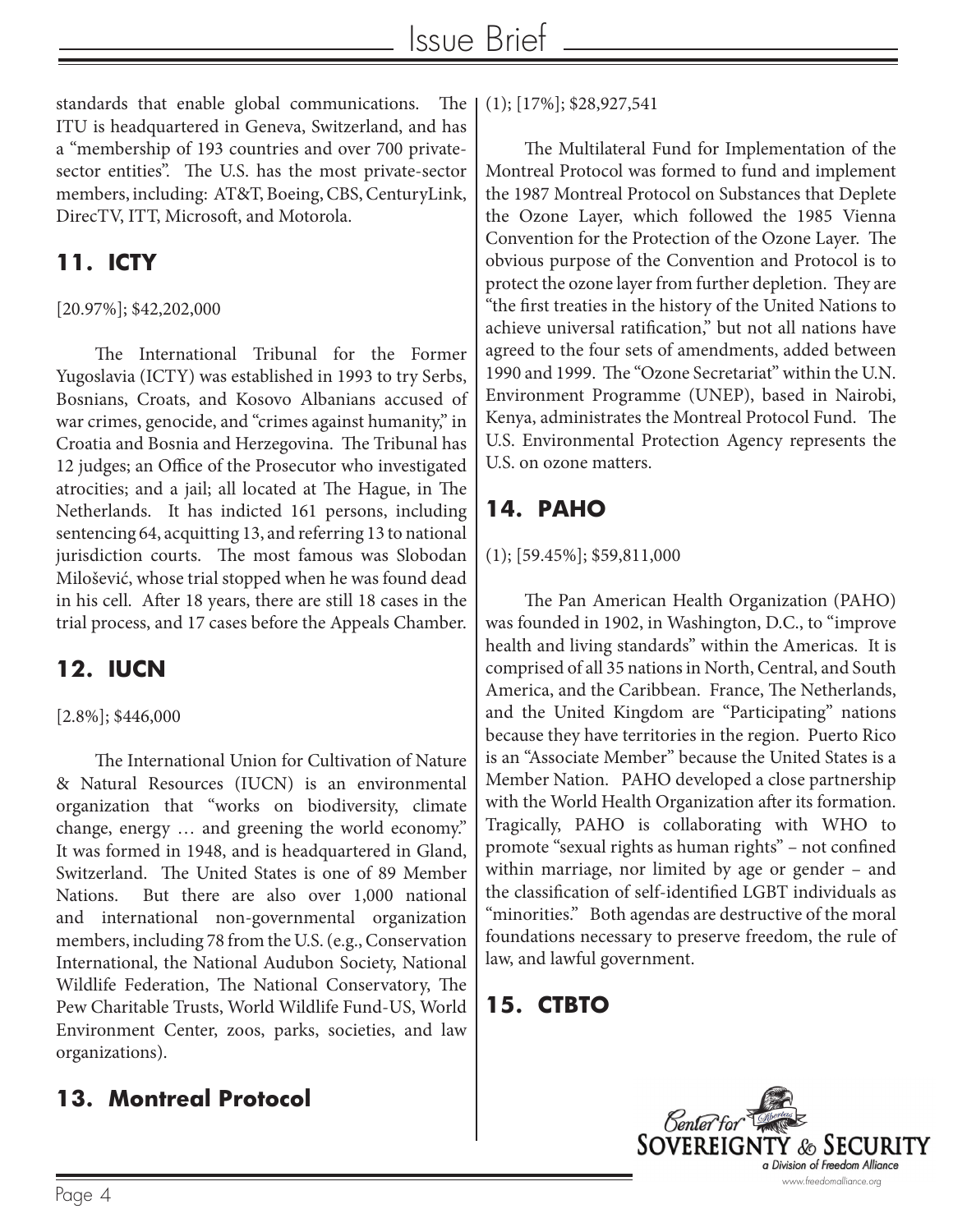(1); [22.3%]; \$26,918,000

From 1994 to 1996, nations negotiated the Comprehensive Nuclear-Test-Ban Treaty (CTBT); 182 countries signed it, and 155 countries ratified it. But it has not entered into force because not enough countries (44) possessing nuclear technology have ratified it (e.g., China, Egypt, India, Indonesia, Iran, Israel, North Korea, Pakistan, United States). The U.S.A. signed it on 24 September 1996, but has not ratified it. There were "over 2,000 nuclear tests" (about 1,000 by the U.S.) conducted from 1945 to 1996. The purpose of the Treaty is to ban nuclear explosions. It has a "verification regime to make sure no nuclear explosion goes undetected," and where suspected, permits in-country "on-site inspections".

Hence, because the Treaty has not come into force, the administration agency is called the Preparatory Commission for the Comprehensive Nuclear-Test-Ban Treaty Organization (CTBTO). The CTBTO is headquartered in Vienna, with 260 staff from 70 nations.

#### **16. RAMSAR**

(1); [22%]; \$1,292,000

The RAMSAR Convention on Wetlands was created in 1971 by 18 nations meeting in Ramsar, Iran. The Convention encourages "wise use" of "wetlands," yet defines them so broadly as to seek "management of all water ecosystems (whether permanent or temporary) that are not deep marine waters." There are currently 160 "Contracting Parties" (nations). The United States joined in 1987, and has 30 areas on the List of Wetlands of International Importance, known as the "Ramsar List." But within the U.S., state and national governments, and their environmental agencies and park services, are already deeply committed to protecting wetlands within our country.

#### **17. UNDP**



(1); [11.5%]; \$22,315,000

The United Nations Development Programme (UNDP) is a core U.N. agency that focuses on conflict prevention, conflict recovery, disasters and recovery, and gender equality (i.e., U.N. goals of eradicating male-female distinctions, and attaining a 50-50 ratio in all government and leadership positions). Perhaps they should change the word "development." In 2010, UNDP funded programs in 103 countries. UNDP and UNFPA hold joint board and planning meetings, revealing UNDP's ardent support for U.N. global population control and sexual rights agendas. As with all U.N. agencies, UNDP tries to do for people what they should do for themselves, thus creating dependency, and reducing individual responsibility and national capacity for self-government.

## **18. UNESCO**

#### (1); [22%]; \$84,523,000

The U.N. Educational, Scientific & Cultural Organization (UNESCO) is one of the largest U.N. agencies, created to increase "dialogue among civilizations, cultures and peoples," based on mutual respect, and to contribute toward peace and poverty eradication. "Overarching objectives" include "education for all," increased scientific knowledge, "gender equality," and "building inclusive knowledge societies through information and communication." Thus the information, communications, and educational materials produced by UNESCO are without moral foundations. Indeed, as U.S. Representative Ron Paul said, "UNESCO … is nothing but a mouthpiece for the usual U.N. causes, including international abortion and population control; (and) politically correct U.N. curriculum for American schools." UNESCO materials are shaping the minds of countless children all over the world. Its two "global priorities" are Africa and gender equality.

UNESCO is headquartered in Paris, has 193 Member Nations, and a staff of over 2,000 from 170 nations. The U.S. was one of the original Members in 1946, but President Reagan withdrew our nation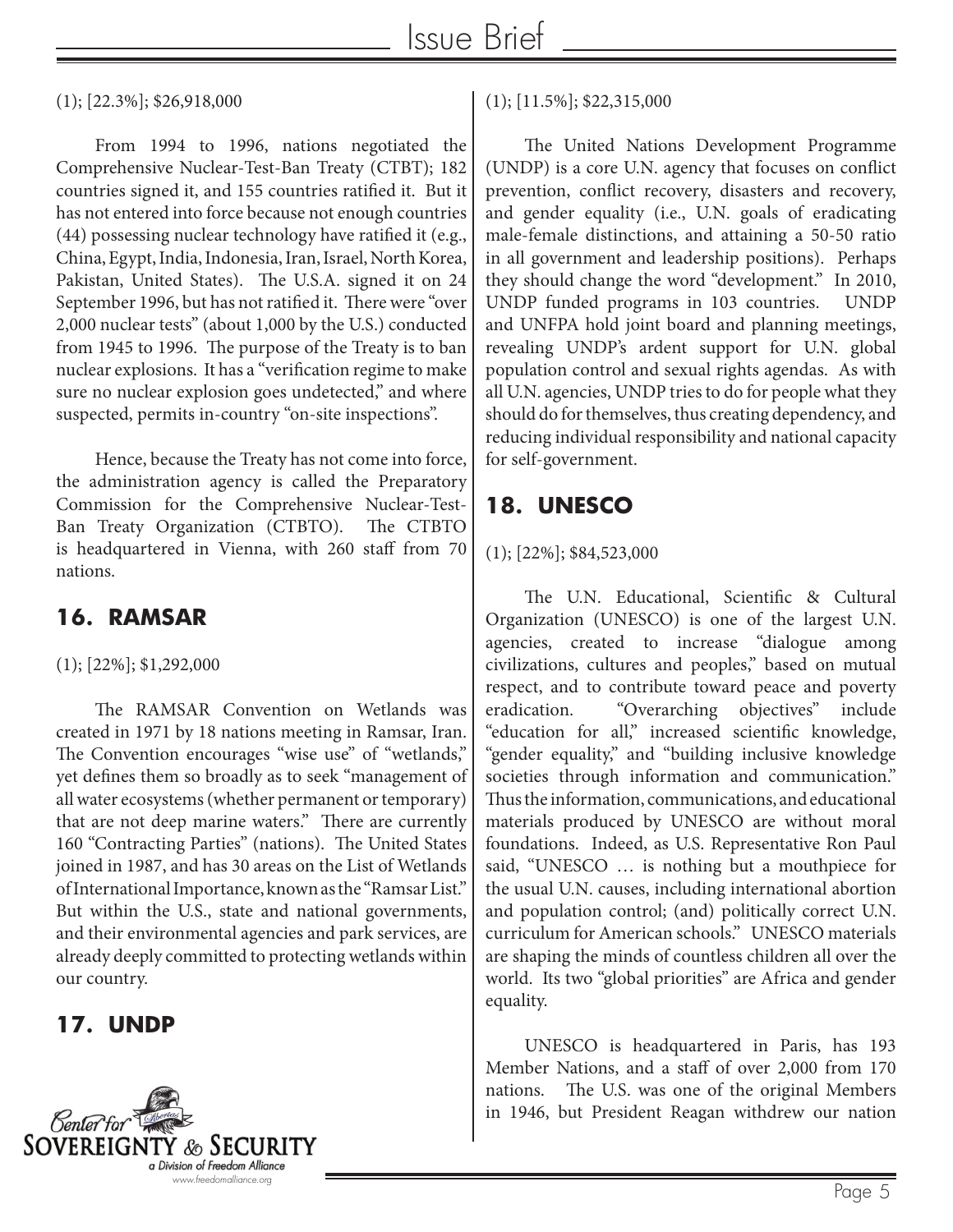in 1984 because of its anti-American views, financial mismanagement, and "hostility to freedom." President George W. Bush restored U.S. membership in 2003. But in October 2011, UNESCO Members voted "to admit Palestine into the organization as its newest member," causing the U.S. to immediately cut off funding as required by U.S. law.

#### **19. UNEP**

(1); [9.8%]; \$22,957,000

The U.N. Environment Programme (UNEP) is the U.N.'s global environment agency, focusing on six primary areas: environmental governance, climate change, disasters and conflicts, ecosystem management, harmful substances, and resource efficiency. Through regional offices, its focus includes environmental laws, policies, and conventions; trade and industry; biodiversity, etc. The UNEP is an organization that should be eliminated. As stated above, at least 89 national governments have their own environment agencies, and there are over 1,000 non-governmental organizations, including 78 American, that are working on these issues, and are members of the IUCN.

# **20. UNFCCC**

(1); [21.45%]; \$3,389,000

The U.N. Framework Convention on Climate Change (UNFCCC) coordinates numerous international conferences on climate change like the United Nations Climate Change Conference just concluded in Durban. It is also linked to the 1997 Kyoto Protocol. These are the mechanisms by which the U.N. and some Member Nations are seeking to expand global governance of nations; and by which developing nations are eagerly hoping to receive substantial financial payouts from developed nations allegedly responsible for "climate change." All this even though the long-term scientific evidence on so-called climate change is questionable.

# **21. UN-HABITAT**

(2); [10%]; \$18,055,168

The United Nations Human Settlements Programme (UN-HABITAT) was created to build human settlements and provide "adequate shelter for all." It works to rebuild communities after conflicts and disasters, and incorporates urban planning. recent years, it has added climate change aspects, with questionable assumptions. A 58-member Governing Council composed of U.N. Member Nations oversees UN-HABITAT.

# **22. UNODC**

#### (2); [6.49%]; \$35,201,000

The U.N. Office on Drugs & Crime (UNODC) focuses on corruption, crime prevention, criminal justice, drug prevention, HIV/AIDS, human trafficking, money laundering, organized crime, piracy, terrorism prevention, and "wildlife and forest crime." Some of its efforts seem to be noble, such as the Blue Heart campaign opposing human trafficking, but its effectiveness is unclear. A new \$10.9 million joint project with the Palestinian National Authority is designed to improve the use of forensic methods in investigating crimes, but a deeper need within the PNA is a commitment to the rule of law and justice.

# **23. U.N. Peacekeeping**

#### (1); [27.3%]; \$2,845,870,000

United Nations Peacekeeping is the largest single budget area of the U.N., and the largest payout of U.S. taxpayer dollars. U.N. Peacekeeping started in 1948, and there are currently 16 operations, mostly in African and Asia. The first issue briefs in 2012 will cover peacekeeping.

#### **24. UNFPA**

(3); [10.1%]; \$51,400,000

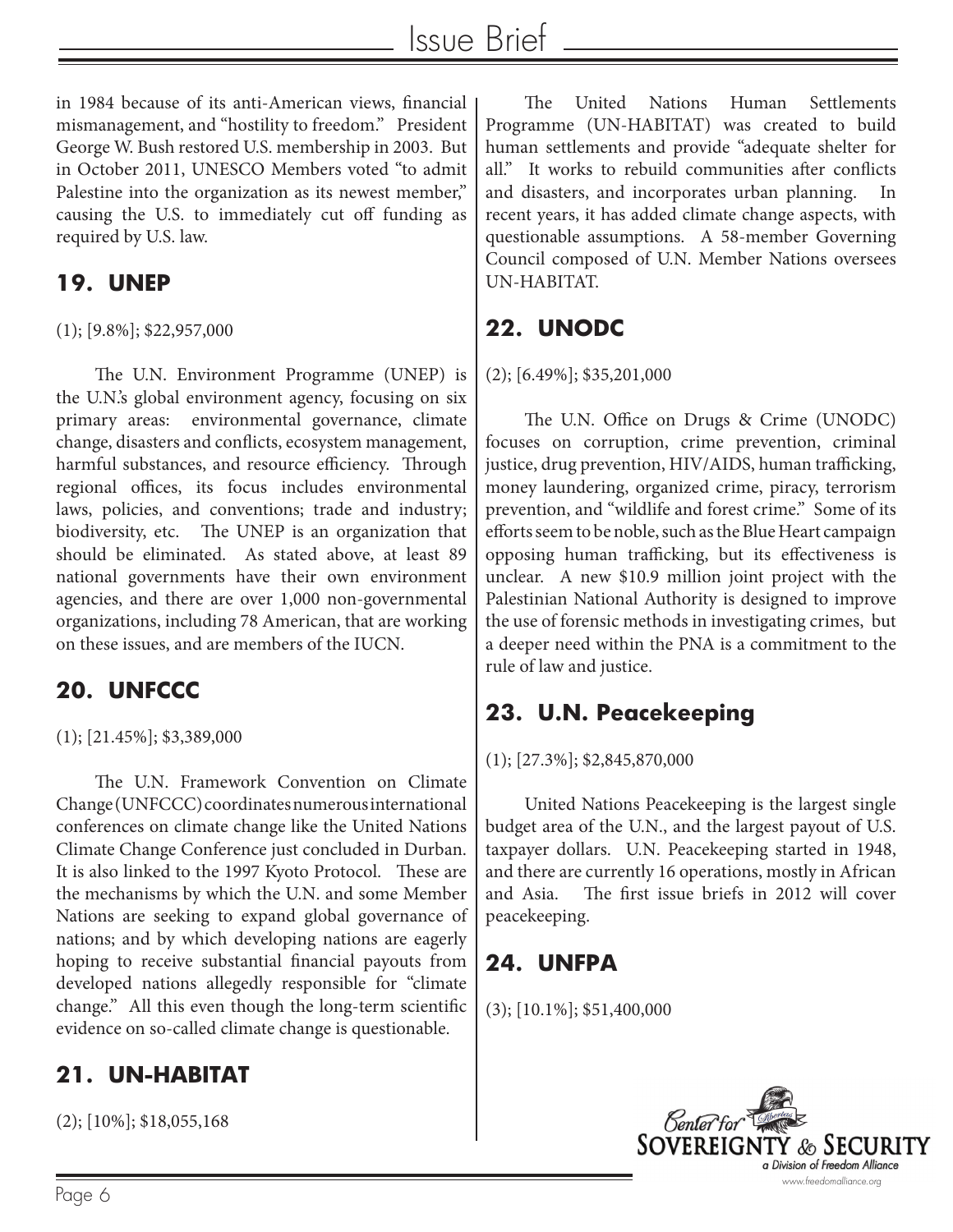The U.N. Population Fund (UNFPA) is the most controversial and dishonest U.N. program. It denies that it promotes abortion, but declares that "reproductive rights" include the "right" to determine "the number, timing and spacing of one's children and the right to have access to the information and means needed to exercise voluntary choice." In their view, "choice" includes the so-called "right" to terminate "unintended pregnancies" or any pregnancy that does not fit within the "number, timing or spacing" preferences of the mother. Further, the UNFPA is the world's largest distributor of condoms and contraceptives. "More than 77 per cent of donor support in 2010 (\$235.16 million) was allocated to three types of commodities: male condoms (32 per cent), injectables (24 per cent) and oral contraceptives (21 per cent)." In addition, during the George W. Bush Administration, the State Department reported to Congress, as required by law, UNFPA's complicity in "coercive abortion and involuntary sterilization" programs, particularly in China. Thus the \$34 million U.S. contribution to UNFPA was withheld, and redirected to international programs that did not facilitate abortion. However, the Obama administration promptly restored and increased funding to the UNFPA.

#### **25. UNRWA**

(1); [26.5%]; \$247,872,993

The U.N. Relief Works Agency for Palestine Refugees in the Near East (UNRWA) "provides assistance, protection and advocacy" for about five million Palestinians in Jordan, Lebanon, Syria, and Israel. Services include education, health care, community support, camp improvement, and emergency response. The U.S. contributes more than five times that of any other individual nation.

#### **26. UNV**

(12); [0.4%]; \$472,800



The U.N. Volunteers Programme (UNV) is a global volunteerism program, encouraging and mobilizing about 7,700 people a year to contribute their energy and time to many of the U.N. agencies and programs listed in this brief. In addition UNV organizes volunteers (which may be foreigners) to "run local and national elections," and support humanitarian projects and peacekeeping operations. Anybody can volunteer from any country.

# **27. UPU**

#### [5.97%]; \$2,373,000

The Universal Postal Union (UPU) was created by 22 nations in 1874, in Bern, Switzerland, and was originally called the General Postal Union. The Treaty of Bern contained agreed regulations that facilitated the reliable exchange of letters through the postal services of the member countries. Many other nations quickly joined, resulting in the name change to UPU. It became a U.N. special agency in 1948.

# **28. WCRP**

#### (1); [27.0%]; \$6,000,000

The World Climate Research Programme (WCRP) has two primary objectives: "(1) to determine the predictability of climate; and (2) to determine the effect of human activities on climate." It was formed in 1980 "under the joint sponsorship of the International Council for Science (ICSU) and the World Meteorological Organization (WMO)," and later also by "the Intergovernmental Oceanographic Commission (IOC) of UNESCO," a U.N. agency. The WCRP itself does not conduct the research, but relies on scientists at universities, laboratories, and institutes. It brings together working groups for projects, and organizes committees and international meetings. It has a prominent role in the climate change discussions, particularly within the UNFCCC mentioned above.

# **29. WIPO**

(1 tied); [10.75%]; \$1,139,475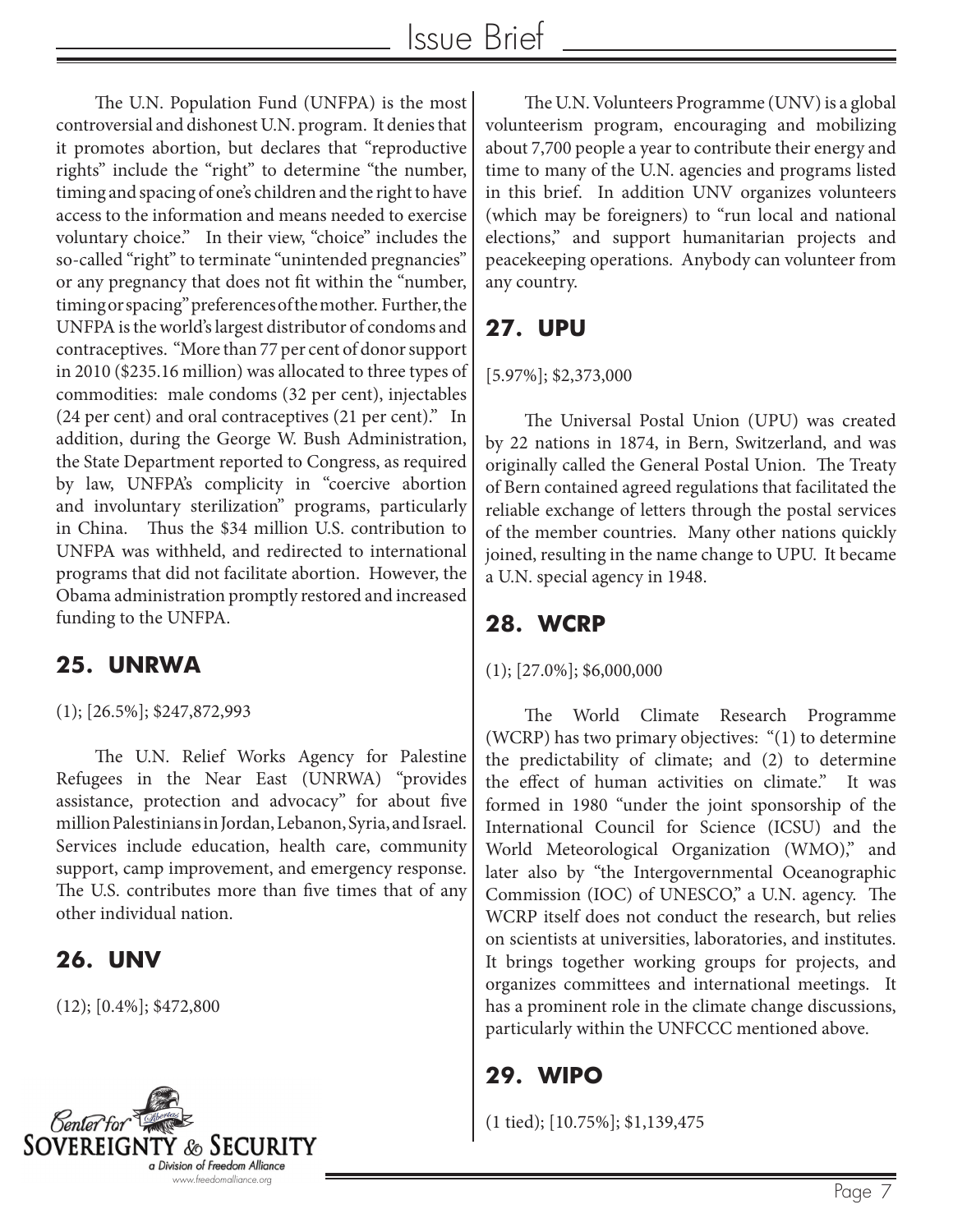The World Intellectual Property Organization (WIPO) was established to implement the 1967 WIPO Convention, "with a mandate from Member States to promote the protection of IP (intellectual property) throughout the world." However, today WIPO is "dedicated to developing a balanced and accessible international" IP system. That appears far less protective than the original intent. WIPO keeps directories of existing patents, trademarks, copyrights, etc., that are secured through national processes, and then submitted to them. It is headquartered in Geneva, and has 185 Member Nations (so not all nations). The U.S. is a party to at least 15 treaties protecting copyrights and patents, including WIPO, with the first being the Paris Convention, ratified in 1887.

#### **30. WMO**

#### (1); [21.66%]; \$15,092,000

The World Meteorological Organization (WMO) started out in 1873 as the International Meteorological Organization (IMO), and in 1950 became the WMO, and then a U.N. agency in 1951. It was created to develop international cooperation in tracking weather and climate conditions, and water hazards, particularly to safeguard human life from natural disasters. Therefore, "WMO facilitates the free and unrestricted exchange of data and information," though has extended this to environmental protection. It is headquartered in Geneva, and has 183 Member Nations, including the U.S.

#### **31. WTO**

#### (1); [12.96%]; \$24,550,028

The World Trade Organization (WTO) was established in 1995 after about a decade of international negotiations. It is headquartered in Geneva, has 153 Member Nations, and 640 staff. The U.S. was among the first members. According to WTO, its "overriding purpose is to help trade flow as freely as possible." But it is much more complicated than that. WTO committees and councils monitor national compliance with WTO agreements. Any country can file a dispute against

another through the Dispute Settlement Understanding (DSU) process. No country has had more cases filed against it (113 as respondent), or has filed more cases as complainant (98), than the U.S.

# **Conclusion**

There are some entities affiliated with the United Nations, particularly those formed prior to the U.N., that are exceptionally beneficial to all nations and the United States, such as the International Civil Aviation Organization (ICAO), the International Maritime Organization (IMO), the International Telecommunications Union (ITU), the Universal Postal Union (UPU), and the World Intellectual Property Organization (WIPO). But the purpose and reliability of some U.N. entities and programs are questionable – at least for U.S. membership or financial support – including the International Atomic Energy Agency (IAEA), the International Labor Organization (ILO), RAMSAR, the U.N. Office on Drugs and Crime, and the World Trade Organization (WTO). Other U.N. entities ought to be eliminated, particularly UNFPA, U.N. Development Programme (UNDP), U.N. Environmental Programme (UNEP), and UNESCO. The criminal tribunals should complete their work quickly, and then be disbanded. Finally, due to conflicting scientific assessments, the "climate change" assumptions should be reconsidered, and the global government control and financial greed motives exposed.

*Mr. Jacobson is a Visiting Fellow for the Center for Sovereignty & Security, a Division of Freedom Alliance, and is Executive Director of the Global Life Campaign (www.GlobalLifeCampaign.com).*

\_\_\_\_\_\_\_\_\_\_\_\_\_\_\_\_\_\_\_\_\_\_\_\_\_\_\_\_\_\_\_\_\_\_\_\_\_

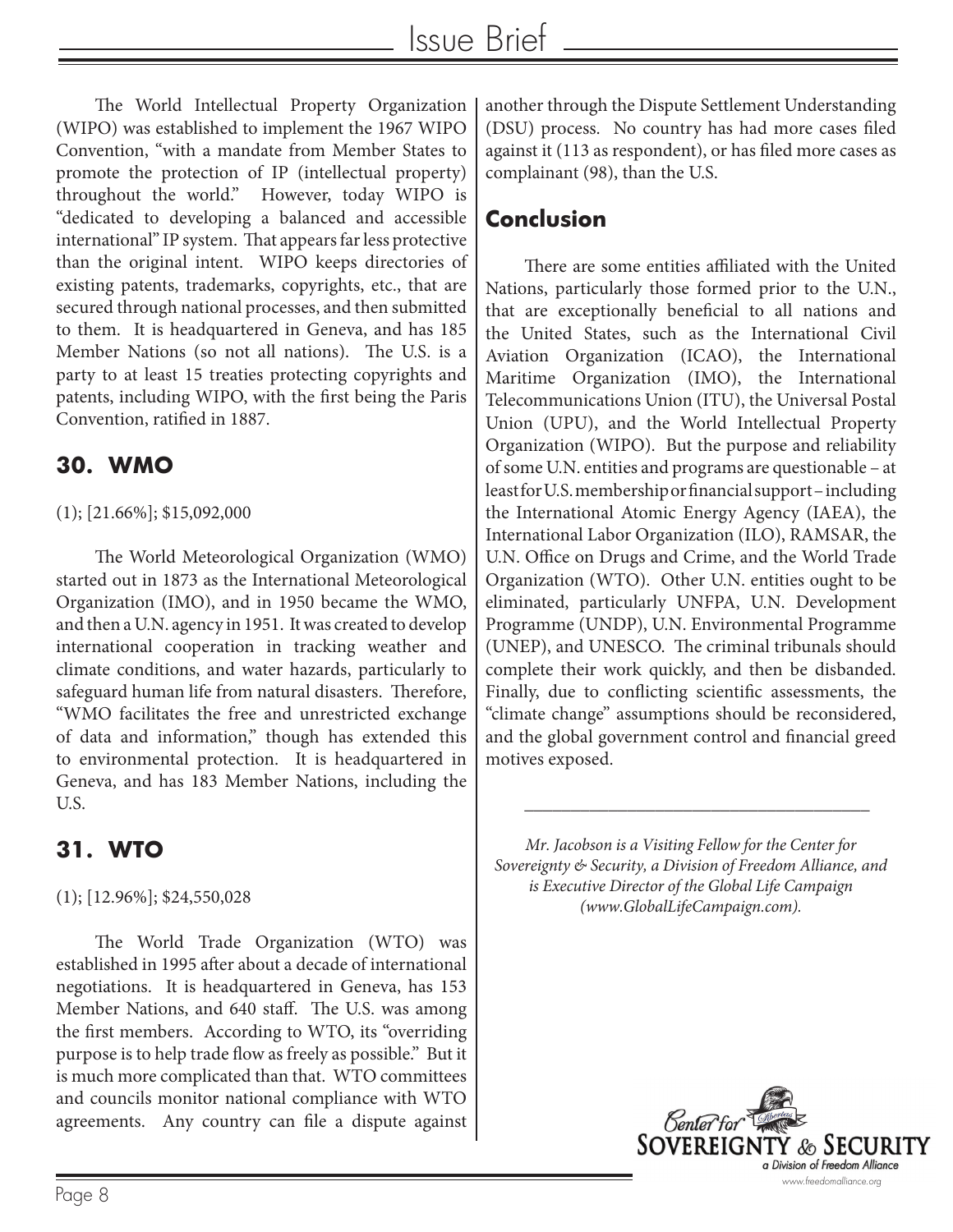# Issue Brief

- 1. www.cites.org
- 2. www.fao.org
- 3. www.iaea.org
- 4. www.icao.int

5. www.unictr.org. United Nations Security Council Resolution 955 was approved 8 November 1994.

6. The author met and heard Bishop John Rucyahana speak. See also, http://www.pbs.org/wnet/religionandethics/episodes/april-17-2009/rwandan-reconciliation/2708/

7. www.ifad.org

- 8. www.ilo.org
- 9. www.imo.org

10. "Ratifying UN Law of the Sea Treaty Would Harm U.S. Sovereignty: Part I," by Thomas W. Jacobson, 21 September 2011 (www.freedomalliance.org).

- 11. www.iom.int
- 12. www.itu.int
- 13. www.icty.org
- 14. www.iucn.org
- 15. ozone.unep.org/new\_site/en/index.php
- 16. www.paho.org

17. "Promotion of Sexual Health Recommendations for Action," by the Pan American Health Organization and World Health Organization, in collaboration with the World Association of Sexology. Published in 2000. www. paho.org/english/hcp/hca/promotionsexualhealth.pdf

18. www.ctbto.org

19. www.ramsar.org

20. www.beta.undp.org